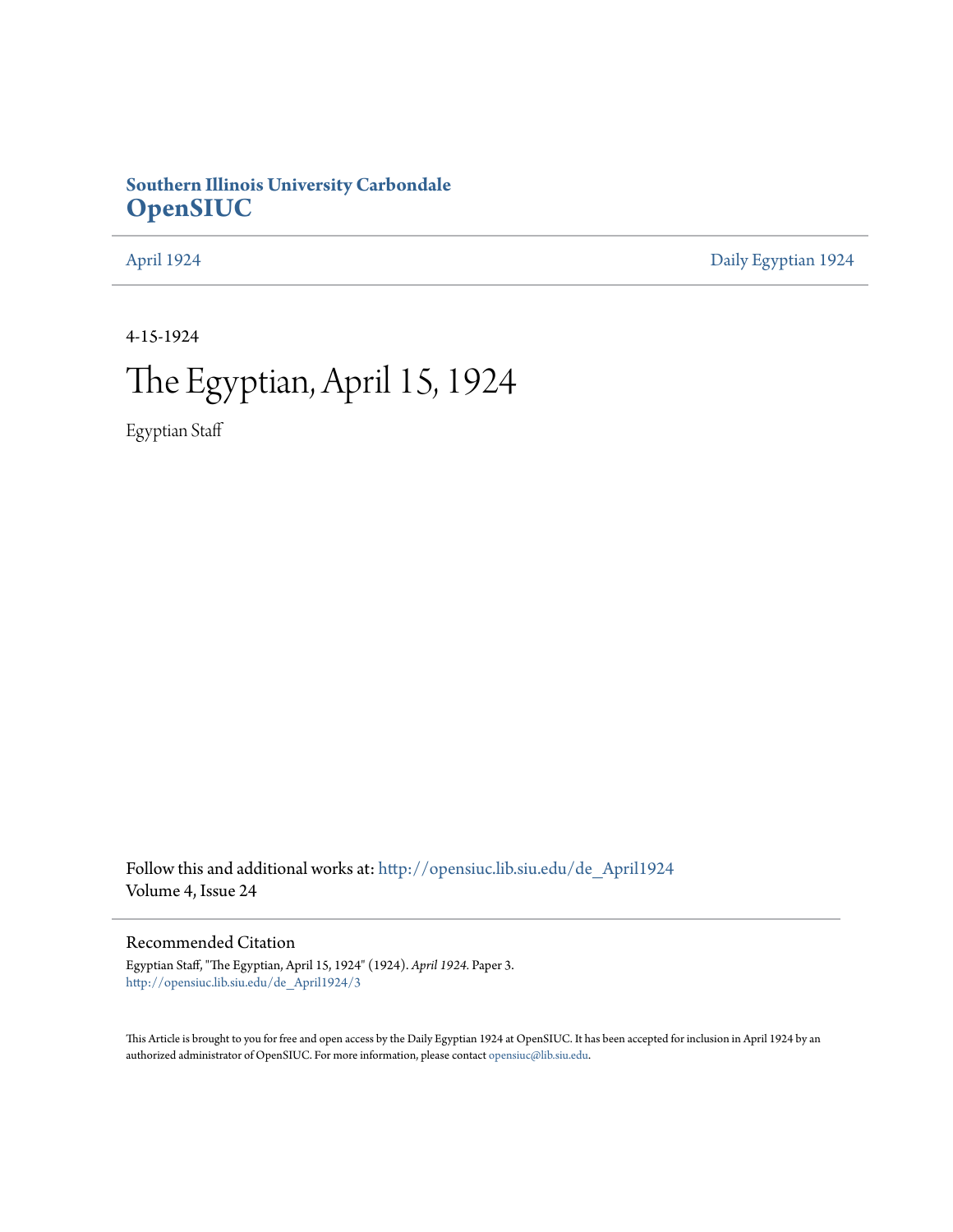

 $\overline{\mathcal{L}}$ 

# Volume IV Carbondale, Illinois, April 15, 1924 Number 24

Promising Squad Working Out Every Afternoon-Small Reserve

FOR BASEBALL PRACTICE

warmer weather has permitted base. initiating three college freshmen. the district entered freely into all "It was a dark and stormy night. ball practice to begin on the Maroon From what we can gather they must discussions.<br>lot. Eighteen men have responded to have put 'em through! The acid test Maro efficient and sounominal are a sound could be heard. The con lot. Eighteen men have resp-nd=d to have put 'em thrcugh! The acid test More efficient and economical pro- a sound could be heard. The contin-<br>Coach McAndrew's call for practice was given in many ways, some of duction thr Loach McA,ndrew's call for practice. was given in m3ny ways, some 0 duction through the use of limestone uous shriek of the old north wind and are training each afternoon. Mer: which we saw, ethers always to re and good soil management, better <sup>leaving</sup> havoc and destruction in its men are expected to turn out for prace main a mystery.

characterized by light workouts, the number of cats and dogs resid carefully considered. with their wives, for was not the throwing, catching, batting and base ing on Normal avenue between Grand throwing, catching, batting and base ing on Normal avenue between Grand care and contract their side? Not<sup>1</sup> a bottle of running.

rebuilding the team: Only two vet- L-se. Mr. Luse acquired these facts of the Jackson County Farm Bureau. er tossed them up and down. They are about the set of the succer, which was absurded them- up and down. They back for the team this spring. The ants of Normal avenue during a ma State Farm Bureau, Chicago; Mr. for all the suckers were on the boat.<br>material on hand, however, is prom. for part of Thursday evening. Some Vernon Lesl material on hand, hrwever, is prom\_ jor part of Thursday evening. Soma Vernon Leslie, Sparta, director of the Rougher and rougher became the ising and "Mac" looks forward to cf the residents of Normal avenue district; Mr. ising and "Mac" looks forward to cf the residents of Normal avenue district; Mr. A. L. Leeper, manager waves, and the calm grew so intense<br>developing a team that will be strong thought the Anna asylum had lost American Fr developing a team that will be strong thought the Anna asylum had lost American Fruit Growers, Centralia, it was television of the meeting and  $\frac{1}{n}$  and  $\frac{1}{n}$  are terminally a high dash of the meeting and  $\frac{1}{n}$ cffensively as well as defensively.  $\begin{vmatrix} \text{an } \text{inmate}, \text{other} \end{vmatrix}$  their pets and were present at the meeting and spray scattered over the deck inter-<br>Unless more recruits show up the declared they had none, while Pro- le team will be lacking in capable re fessor Lentz cooly informed him it Farm Advisers Thomas of Jackson; and a sudden lurch of the ship bowl-<br>serve players.

game. Pankey and Lamer have bee  $\begin{bmatrix} 0 & \text{conquer the world with an elec.} \end{bmatrix}$  the substantially to the success, in each lead agony, for they showing gord form in the first s'a $\frac{1}{2}$  in the ron, but his ambition was short ted substantially to the success, in were speechless with fright. Sud-<br>Analyzed substantial and the substantial analyzed successive terest of training. Hinckley is a veterar ved. He solicited clothes pressing terest and value of the meeting. | denly the scullion yel'ed: "I spy hurler of last year's team. Thre work and first called upon Prefessor Before adjournment the visiting land," and they knocked him to the

cotther's positions. Beth men' a'' for Prof Colyer for \$.15. Let it suf- accommodations.<br>
red receivers but rather wild when floe to say that the boy earned his and the submanisment of they are could bail the water out for

at first and in the pitcher's box. Hight: not nort with his money in an easy professor (very busy-absently): the well known rock, they recognized<br>promises to develop into a fair sec. manner. He sent Carrington to Pref (We prom'ses to develop into a fair sec. manner. He sent Carrington to Pref  $\cdot$  Well, ask him what he wants." it by its appearance, and immediately ond baseman. Spangler, veteran of Muckelroy's home to collect a debt ond baseman. Spangler, veteran of Muckelroy's home to collect a debt twe years ago, is the best bet for the of \$15 of long standing. Bit M". The standing is and dug and, at last, their labors short stop paid dug and, at last, their labors short stop paid dug and. at last, their labors short stop position.

Birkner, the only other veteran of last year's team, will probably retain

ding for places in the ruter garden. sum, but who is so heartless as to urday night! From what we can ish haste. From the bottom of the Dunn. a consistent fielder and a re<sup>r</sup> be~rudge it to him? **Follow** and passers and passers. box they drew forth their precious in their precious in the state of Harley Mow. by the climax must have arrived find, and eager liable hitter, leoks good for the right We were not sure of Harley Mowwing, while Asbury, with his speed, ery's politics. but he is an ardent about the mystic-hour Saturday, April vour it. What was it?" will probably cover the center plo' supporter of McAndrew. it developed 12. If, as they say, the preceding "It could net be jewels," replied Br'nkman and Pankey will vie with We don't know what the considera events were as nothing compared the Captain, "so it must have been<br>Clark for the left flank.

scheduled. Prospects are, however 'ng "The Four Horsemen" about the with serious and sacred ceremony

The belated arrival of spring and ed now because Sigma Alpha Pi was goodly numbers from all counties in story." Antonio began as follows:<br>Warmer weather has permitted base. initiating three college freshmen the district e

"Mac" faces the task of completely (crmation desired from one Herman sided over by Mr. Dietz, president rebuilding the team: Only two vet Luse, Mr. Luse acquired these facts of the Jackson County Farm Bureau. about the feline and canine inhabit Mr. Geo. A. Fox, secretary of the

Pankey, Lamer and Hinckley a tion to Prince but he has decided to Franklin; Galeener of Williamson; knocked the daylights out of the be-<br>slated for the pitching end of the discontinue operations. He set forth vote of Unio discontinue operations. He set forth  $\begin{bmatrix} \text{Fooke of Union and Bierbaum of Pt}\\ \text{last of output} \end{bmatrix}$  righted sailors, and they rose to their of its greatest assets.<br>Purnell and Harrison look good for He was to press one pair of trousers and S. J. N. U. for courtesies and fice to say that the boy earned his Muckleroy recalled that Prof. Cisr cwed him \$.25 and so- he to'd Orville that he might collect it from Mr. his old position at third base. Cisne., Carr'ngton finally reported at uses section of town, attracting con-<br>Dunn, Asbury and Clark are b'd- 608 S. Normal with the necessary siderable attention, but oh, that Sat- cooly se Dunn, Asbury and Clark are b<sup>'d</sup>: 608 S. Normal with the necessary siderable attention, but oh. that Sat-

tion favolved was. but Mowery needs. No Games Scheduled. speries in physical tra'ning. mendation. The second trafficient of the second visit was a copy As yet there have been no games Thursday morning Mowery was play- The finish arrived Sunday. morning of the Egyptian."

college teams, **part of Friday night "prowlin' round"** never wore them before. Saturday.

# EIGHTEEN MEN REPORT SIGMA ALPHA PI<br>FOR BASEBALL PRACTICE SIGMA ALPHA PI DOES IT AGAIN! FARMERS MEET AT THE NORMAL AND THEN IT HAPPENED

On Thursday of last week Farm our Latest Thrill<br>Bureau men of the district held and It was a dark and storm Weird proceedings, ludicrous spec. Bureau men of the district held an It was a dark and stormy night.<br>cles. nocturnal expeditions, and all-day meeting in Zetetic Hall. They were seated about the camp

men are expected to turn out fer prac- main a mystery.<br>tice this week. Mow if you have a mania for state in the case of distribution and other im

tacles, nocturnal expeditions, and all-day meeting in Zetetic Hall. They were seated about the camp what not? At first it caused much The meeting was altogether infor-<br> what not? At first it caused much The meeting was altogether infor- fire, telling steries. Up spoke the vonderment but it is easily explain. and representative farmers in captain, saying, "Antonio, tell us a ~trength 'wonderment, *but* it is easily explain- mal and representative farmers in captain, saying, "Antonio, tell us a

ce this week.<br>The preliminary training has been stricts, and would like to ascertain  $\begin{bmatrix} \log_{10} t & \log_{10} t & \log_{10} t & \log_{10} t & \log_{10} t & \log_{10} t & \log_{10} t & \log_{10} t & \log_{10} t & \log_{10} t & \log_{10} t & \log_{10} t & \log_{10} t & \log_{10} t & \log_{10} t & \log_{10} t & \$ the preliminary training training training the products and other im- feeling as safe as if they were home the number of cats and does residence the source the services and with their wives, for was not the nning.<br>"Mac" faces the task of completely earned to desired from one Herman sided over by Mr. Dietz, president as if they were drunk, for the schoon rupting and exciting game of poker, layers.<br>Server a serve players and the server of his business. The manufacture of the end of them into the alley where<br>Good Pitching Staff (Orville Carrington started oppos Secor of Randolph; DeWerlI of could hear a pin d Secor et Randolph; Dewern or could hear a pin drop. Another jerk<br>Franklin: Galeener of Williamson; second the fact the could hear capable p;tchers on the team is on  $\vert$  Colyer. After considerable haggling farmers extended a vote of thanks floor with a stunning glance, as a of its greatest assets. Purnell and Harrison look good for He was to press one pair of trousers and S. I. N. U. for courtesies and city, and as he hit the floor with h!s ent here are extended to be all the floor with his entangled the ship sprun throwing.  $\begin{vmatrix} \text{morey.} & \text{However.} & \text{after earning it.} \\ \text{morey.} & \text{However.} & \text{after earning it.} \end{vmatrix}$  D:ctor: "Professor, a little boy has were all dead broke. So they swam he discovered that the professor do<sup>28</sup> arrived." The example of to shore, and when they Ianded by not part with his money in an easy professor (very busy-absently). The well known rock, they recognized were rewarded, for they struck somemiles of Carbondale. Saturday after- thing solid. It was the chest they had noon the boys appeared in the busi. traveled these many miles to find.

that games will be secured with Cam  $\vert$  campus; but the other three horsemen and if you observe closely you will | Miss . Henderson. Miss Trovillicn wenidu't plav with him.  $\int$  discover several boys on our campus. and Mr. Hotton acted as "judges in and perhaps a few of the downstate The three hoys spent the ma'or wearing Sigma Alpha Pi pins, who the intellectual contests at Anna last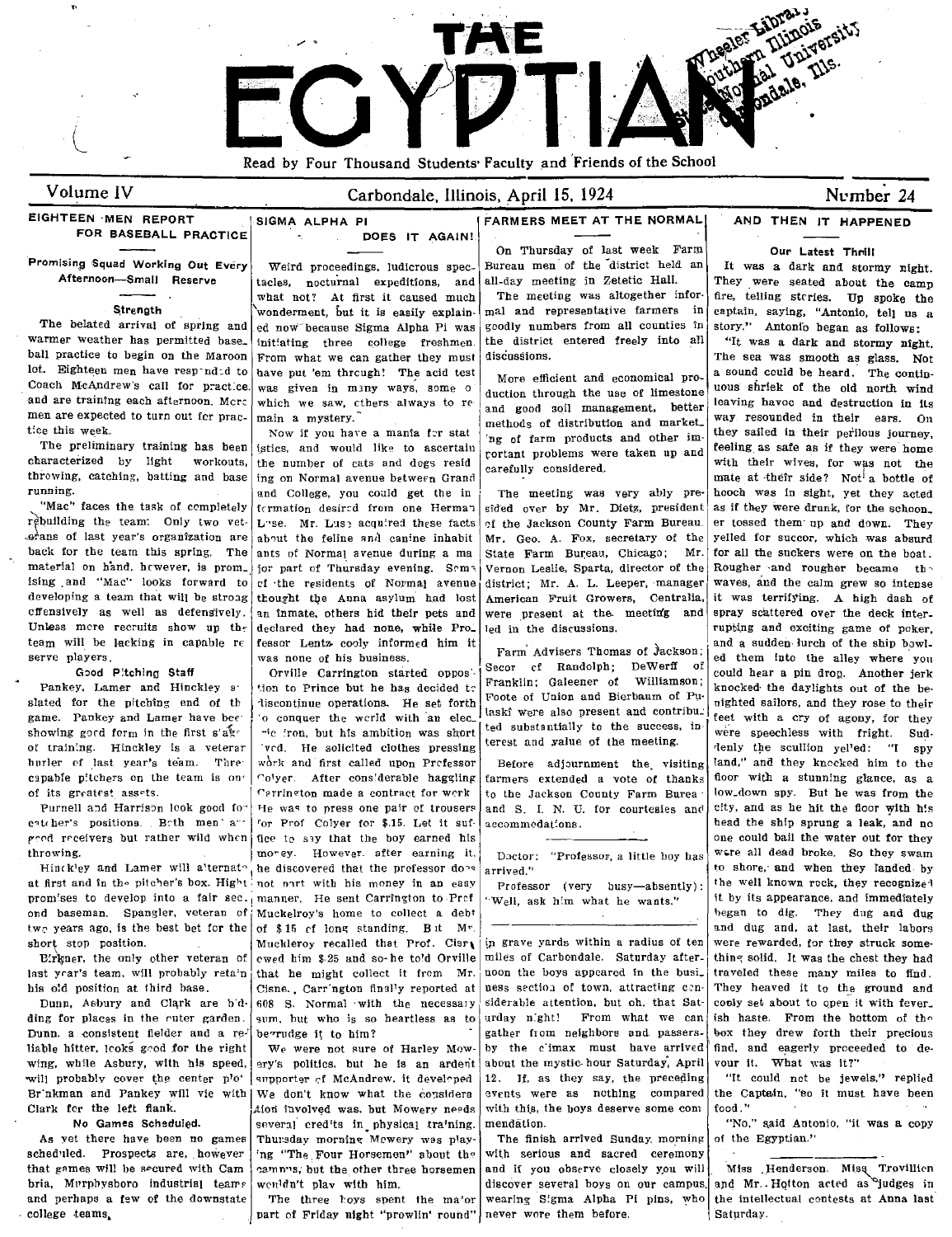### Page Two THE EGYPTIAN SHOULD EDUCATION HAVE HUBBARDISMS TAKABITA GRIT **CHEMISTRY** A SPOKESMAN IN THE Never explain-your friends do not If you feel poor and discouraged, each it and your enemies will not be  $\sqrt{y}$  you Takabita Grit; Here's Ho! for life in the Chem Lab. PRESIDENT'S CABINET? need it and your enemies will not be-<br>lieve you anyhow. A glorious life and free, If you've pains in all your corners Only Takabita Grit. You reek with the odors of H2S, Some Federal Appropriations, 1923 Give out a grouch and you get it And the fumes of NH3. \$510,000 for the investigation and control of hog cholera. back with interest, grim, grum and Yeu first choke up with Chlorine, jlnxlike. You strangle with phosphor dust, It you feel as if you're ready \$600,000 for payment of indemnt. ties to owner of animals slaughtered Men do not lack strength; they lack You wade on through with Experi-To be laid upon the shelf, in connection with eradication of  $tu$ the will to concentrate and act. And let the others worry ment 2, berculosis in animals. The highest reward that God gives As you used to do yourself; Till your head is fit to bust. us for good work is the ability to do  $$350,000$  for location and destruc. Don't be peevish, discontented, tion of barberry bushes.  $\overline{\phantom{0}}$ better work. If Doc says your chance is Nit: Oh! Life in the Chem Lab is jolly, With its Acids and Bases and Salts; You can get well in a minute \$360,000 for purchase and distrl- Few can pay the price of Hemlock: With our heads in the fume, we work bution of valuable seeds. If you'll Takabita Grit. few are worthy of the Cross; and few \$671,401 for prevention of manuin the gloom, indeed, could meet Great opportunity, facture and sale of adulterated But We love it with all its faults. If for office you're defeated<br>And you think you have to drink. foods. Take a flask 1-2 full of HCI. Modern business men of the high\_ And you think you have to drints and finst type are not the over-, And you have the Bingazoozoos Add to this a few grains of Zinc, \$600,000 for preventing spread of est and finst type are not the over-<br>seers or taskmasters of their em. In ev'ry little chink; Your neightor comes near with a moths.<br> seers or taskmasters of their em- in ev'ry little chink;<br> \$502,240 for investigating food employees They are their their and Don't get angry, don't be fool'sh, lighted match,  $\frac{1502,240}{100}$  for investigating food employees They are their friends and Don't get angry, don't be fool's<br>habits of Nerth American birds and helpers, Co-operation is the Big Ideal Don't go bughouse, not a bit; Your feet hit the ceiling, Blink! habits of Ncrth American birds  $\mathfrak{a}_1^d$  helpers. Co-operation is the Big 'd, a. Don't go bughouse, not a bit;<br>other animals. Blink! Ther animals.<br>  $\begin{array}{c|c|c|c|c|c|c|c|c} \n\end{array}$  and smile at nature  $\begin{array}{c|c|c|c|c|c} \n\end{array}$  as you Takabita Grit.<br>  $\begin{array}{c|c|c|c|c} \n\end{array}$  As you Takabita Grit.<br>  $\begin{array}{c|c|c|c} \n\end{array}$  As you Takabita Grit.  $\mathfrak{t}$ ed States Grain Standard Act.<br>\$800,000 for printing and binding, Give us a religion that will help us to live—we can die without assistance. Take a few grains of phosphorus-YeL  $\left\{\n \begin{array}{ccc}\n \text{3800,000 for printing and binding,} \\
 \text{Department of Agriculture.} \\
 \text{5547,840 for suppressing spread of\n \end{array}\n\right\}$ live—we can die without assistance. WITH APOLOGIES TO BURNS The man who knows it can't be My heart's in the Dorm. O, my heart's low, Department of Agriculture. Add to this KN03, My heart's in the Dorm,  $O$ , my heart<br>is not here: With the help of a jolt from a neighdone counts the risk, not the reward.  $\begin{cases}$  is not here;<br>That man only is great who util My heart's in the Dorm, may it always pink Boll Weevil. That man only is great who u<sup>\*</sup>il  $\begin{bmatrix} My \text{ heart's in the} \\ \text{the } N \text{ less than the } \end{bmatrix}$ boring bolt, \$379,100 for field investigation Your Heavenly Father see izes the blessings that God provider stay there.<br>and of these blessings no gift equals Some said I was staid: for.promotion of Commerce. :. You take a, pinch of Sodium, and of these blessings no g'ft equals Some said I was staid;<br>the gentie, trusting companienship of Some said I was slow; \$450,000 for investigation relat-, Weigh your beakers and bottles, the gentie, trusting companienship o a good woman. ing to production, distribution, and My 'heart's in the Dorm, then marketing. Let Na drop in a moistened spot, But from there it shall go. \$895,000 for securing informatlor. Whatever you teach yourself, good And do it all over again. G. G for semi\_monthly reports on cott n or bad-you are. preduction and quarterly reports on Here's He- To a life in the Chem Lab: to bacco production. It Is a great man who, when MAN \$175,000 testing structural mater finds he has come out at the Ilttle Sad words, "It might have been." end of the horn, simply appropriates You take a drink of H20, tal. "Man is four: \$4,200,000 Lighthouse Service. the horn and blows it forevermore.<br>
He who knows not, and knows not<br>  $\begin{array}{ccc} \text{God} & \text{always} \\ \text{Cod} & \text{always} \end{array}$ And d'iscover 'tis KCN. Don't worry. Though we be de\_ \$165,000 for protecting seal a  $\frac{1}{3}$  God always give us strength it salmon fisheries in Alaska. moted sheries in Alaska.<br>\$1.175,000 for protection and sure never calculated on our piling the He who knows not, and knows he Or flunk in the course as given,  $\frac{1}{2}$ <sup>91</sup>  $\frac{1}{2}$  never calculated on our piling the We'll carry our beakers right on thru, vice of public lands and timber.  $\vert$  troubles past and those to come on knows not-\$378,000 for investigating maine top of those of today.  $\overrightarrow{P}$  He is simple; teach him. And fintsh the course in Heaven. accidents.<br>  $\begin{array}{c} \text{accidents.} \\ \text{2241.960} \end{array}$  for collection of statis. Let us co-operate and move forward  $\begin{array}{c} \text{He who knows} \\ \text{knows} \end{array}$  $-$ Utah. \$241,960 for collection of statls. Let us co-operate and move forward  $\frac{1}{2}$  for collection of  $\frac{1}{2}$  fractional states of states of states of states of states and in hand, rather than split  $\upsilon$ tics by Bureau of Labor Statistics.  $\begin{bmatrix} a \text{ and } b \text{ and } a \text{ and } c \end{bmatrix}$  and  $\begin{bmatrix} a \text{ and } b \text{ and } d \text{ and } d \text{ are } d \text{ and } d \text{ are } d \text{ and } d \text{ are } d \text{ and } d \text{ are } d \text{ and } d \text{ are } d \text{ are } d \text{ and } d \text{ are } d \text{ are } d \text{ and } d \text{ are } d \text{ are } d \text{ and } d \text{ are } d \text{ are } d \text{ are } d \$ If you don't feel just right, \$1,190,000 for promotion of wel-  $\frac{1}{2}$  dogmatic differences.<br>The who knows, and knows be knows, and knows be knows, and knows be knows, and knows be knows, and knows be knows, If you can't sleep at night, If you moan and sigh, fare and hygiene of maternity and  $\begin{bmatrix} 1 & 0 \\ 0 & 1 \end{bmatrix}$  and  $\begin{bmatrix} 1 & 0 \\ 0 & 1 \end{bmatrix}$  are  $\begin{bmatrix} 1 & 0 \\ 0 & 1 \end{bmatrix}$  are  $\begin{bmatrix} 1 & 0 \\ 0 & 1 \end{bmatrix}$  . He is wise; follow him." A successful man is one who has If your throat is dry, \$225,000 to promote and develop tried, not cried; who has worked, no If YOU can't smoke or dr'nk, If your grub tastes Eke ink, the welfare of wage earners.<br>detail and for solaries and selected in the basic points of the short evaded it; who has gotte Sparkplug (at a dance): That old Eddie .Blake Is always running into If your heart doesn't beat,  $$161,900$  for salaries and Educa; bllity, not evaded it; who has gotte me; this makes five times this even-If you've got cold feet, tional Investigation of United States looking on, giving advice and phi'osh Ing. J' vour head's in a swirl-Bureau of Education. Regina: Don't bemean him, pity phizing on the situation. The result Why don't you marry the girl? of a man's work is not the measure  $\epsilon$ ~Irn, the poor fellow can hardly see success. To go down with the ship Subscribe for the Egyptian. with that glaring red light in his eye. SO SNAPPY In storm' and tempest Is better than "1 The young man was fondling her to paddle away to Paradise in an .Orright hand. To have werked is to<br>the hand. The same succeeded—we leave the resluts S T.U DEN T S "A nice diamond," he said,  $awk$  have succeeded-we leave, the resluts. Now is the time to think of eating here next term. wardly. "Diamonds are beautiful stand, but on the other hand-" to time. Life is too short to gather<br>stones, but on the other hand-" the Harvest-we can only sow. You can sure save money. Try it a week or two and be convinced. "O, Jack," she murmured, "you make me so happy." FORMER STUDENT

RECEIVES HONOR

RESTAURANT. CONFECTIONERY. SCHOOL SUPPLIES.

> **STUMBLE**  Across from the Main Gate.

Maxwell McCormack, U H. S. '22,

orado College of Mines, located at

''What makes Mrs Fllg!lt's butler so extremely surely?';

"He has to be." replied Miss Cayen. has recently been elected to the presne. "There is a report that he is a idency of the Junior class of the Col-<br>nobleman forced to earn his living, orado College of Mines, located at He has to keep his distance for fear Golden. McCormack is also vic try to treat him Ilke' ODe of the fam. commander of the Sigma Nu fratern. tty for next year.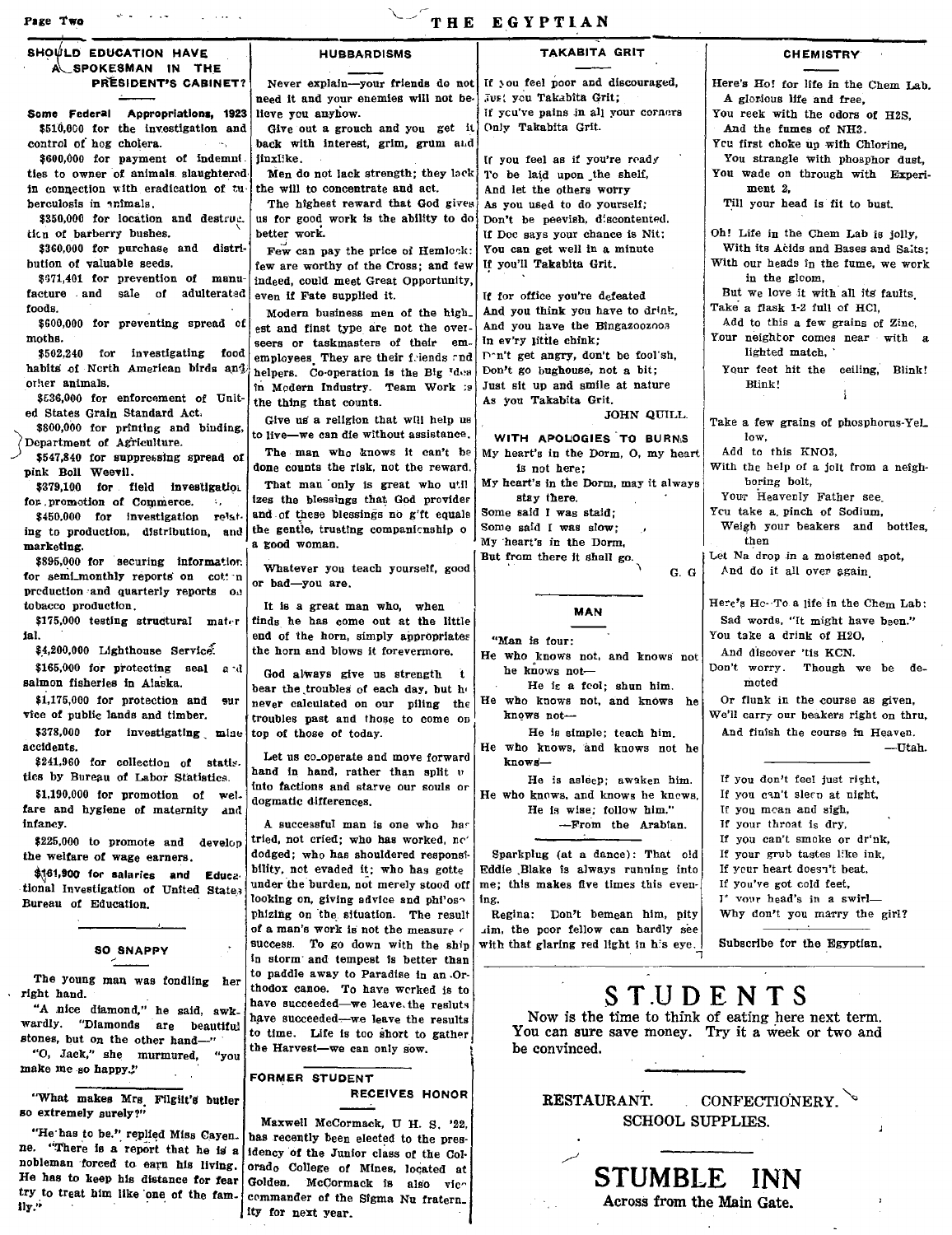**c .. -**

are in school this term completing for ten  $(10)$  cents-THAT'S BULL.<br>their work as Seniors. A woman can purchase a hat

hair. Proclished and Proclished Proclished Proclished Proclished Proclished Proclished Proclished Proclished Proclished Proclished Proclished Proclished Proclished Proclished Proclished Proclished Proclished Proclished Pro

tirifig Y. W. C. A. cabinet and the new cabinet at her cabin at Thompson's lake Friday and Saturday DRED DOLLARS-THAT'S SKILL.<br>nights. The new cabinet was install. A man in Paris, France, can take nights. The new cabinet was install-

some more directory cards, for  $Mr.$  DOLLARS-THAT'S ART.<br>Wham this time. The class decided Longfellow could take a WORTH. some more directory cards, for Mr. DOLLARS—THAT'S ART.<br>
Wham this time. The class decided Longfellow could take a WORTH.<br>
to have a social affair of some kind LESS piece of paper, write a poem to have a social affair of some kind this term and a committee was ap on it and then it would be worth pointed to arrange for it.  $SIXTY-FIVE$  THOUSAND DOL.

with Edna Spires at her home i There are some men who can write<br>Carterville. It is their name on a check for ONE MIL-

In April have been postponed until a few men could write a lew words<br>May 5. The question to be debated on a piece of paper and make it North Side Square. Carbondale, III. peace plan should be adopted as a THAT'S CAPITAL.  $-$ Selected. basis\ of international agreement.<br>The material for the Obelisk is all . The material for the Obelisk Is aI' ':~~J--"'-"'-'\_--...u \_\_ '\_·I~Q.~it-'\_a\_n"'lI\_n\_L· <sup>I</sup>

in now and the dummy will be sent (Apologies to Riley)<br>to the publishers scon. The Obelisk The style of shortened tresses 's to the publishers scon. The Obelisk The style of shortened tresses<br>will be ready to be distributed by  $\sim$  come to our school to stay, will be ready to be distributed by

this term? If you haven't we are The barbers are kept bus;<br>lights to think you are containing and more "bobs" appear, liable to think you are contagious and  $\begin{vmatrix} \text{more} & \text{fobs} \\ \text{long} & \text{upper} \end{vmatrix}$  and  $\begin{vmatrix} \text{f} & \text{205} \\ \text{four name} & \text{in} \end{vmatrix}$ ,  $\begin{vmatrix} \text{f} & \text{205} \\ \text{four name} & \text{in} \end{vmatrix}$ basis of international arecement.<br>
The DAILY DOZEN<br>
In now and the dummay will be sent<br>
in now and the dummay will be sent<br>
to the publishers scon. The Obelisk The style of shortened tresses 's<br>
we specialize in Marcelling

Bernice at Champaign last week-end. I'd love to have it done, but what'll

Bonnie Batson drove to Cobden!  $_{\text{So}}$ Wednesday.

The society spring plays have been The hobbing shears'll get you selected: The Socrats will present  $E_f$ "The Bromerang" and the Zetets will present "Three Wise Fools."

IN,STALLATION OF Y. W. C. A. CABINET OFFICERS

Tuesday night at 6:30 all the mem. tell the difference between the wait  $\begin{bmatrix} 1 & 24 & \text{hours per day.} \\ \text{if } 1 & 24 & \text{hours per day.} \end{bmatrix}$  Ralph Johnson Tuesday night at  $6:30$  all the members of both old and new  $X$ . W. cabinets and advisors, and Y. W. mem.  $\begin{bmatrix} 1 & 0 \\ 0 & \text{Man} \end{bmatrix}$ bers and visitors met in Zet<sub>2</sub>tic Ha  $l$ .  $d$ runk. Ethel Parr, program chairman, presided at the meeting. Miss Bowyer  $|$  He: How's my sweetheart to gave an excellent talk on "Disciple- $\vert$  day? ship" which was enjoyed by all. She (Quickly): Oh, just fine! Syvilla Reiss, the new president for  $H_{e}$ : How do you know? this year, trok the oath of office.  $-$ Purple Parrot. Alics Barrow, our retiring president, made us a good president during the past year, and we are sure our new president will do the same. The new cabinet members are as follows:

President, Syvilla Reiss; vice presi. dent, Lucille Coulter; secretary, Julia Mikalanscas; treasurer, Martha Brockett; under.graduate representative Grace Walker; membership, Fried Stoneman; Bible study, Beatrice S't ter; Social, Ilah Jackson; publicity. Ruth Fairchild; social service, Jose\_ phine Daszko.

SOCIAL ITEMS Velma Deason and James Brazier You can get a sack of good tobacco are in school this term completing for ten (10) cents—THAT'S BILL. A woman can purchase a hat Marguerite Edwards and Frances for THREE DOLLARS, but prefers<br>King are the latest victims of bobbed to pay THIRTY DOLLARS—THAT'S to pay THIRTY DOLLARS-THAT'S

Alice Barrow entertained the  $r \mid A$  mechanic can take material<br>rifig Y, W. C. A. cabinet and the worth ONE DOLLAR and make it into watch springs worth ONE HUNed at the meeting Tuesday evening. a piece of canvas worth TWO DOL-The Senior class held a class meet- LARS, paint a picture on it and make ing Tuesday at chapel to fill out it worth FIFTY-FIVE THOUSAND it worth FIFTY-FIVE THOUSAND

Blanche Dollins spent the week. end LARS-THAT'S GENIUS.

arterville.  $\sigma$  their name on a check for ONE MIL.  $\sigma$  and  $\sigma$  of  $\sigma$  one  $\sigma$  and  $\sigma$  of  $\sigma$  one  $\sigma$  is  $\sigma$  and  $\sigma$  of  $\sigma$  of  $\sigma$  of  $\sigma$  of  $\sigma$  or  $\sigma$  or  $\sigma$  or  $\sigma$  or  $\sigma$  or  $\sigma$  or  $\sigma$  or  $\sigma$  or  $\sigma$ with Edna Spires at her home interest are some men who can write carrier of the Carrierville.<br>
The Tri-Club debates which were UION DOLLARS but it would not be stated to come off the first Mcnday werth a cent-THAT'S TOUGH.

## THE DAILY DOZEN

June 1st.<br>  $\begin{bmatrix} \text{And "everyb'dy's doin' it"—at least} \\ \text{If } \text{sems that way.} \end{bmatrix}$ 

Have you had medical inspection it seems that way.<br>his term? If you haven't we are The barbers are kept busy; each day

many speeches in chapel.<br>
Ana Huffman visited her sister (all to comb''; ... in the latter of the state of the state of the state of the state of the state of the state of the state of the state of the state of the state

when you're somewhat tempted

and just a bit in doubt,

'You Don't Watch

Out!<br>
-Exchange.

Girl: Hw in the world can you ------ tell the difference between the wait-Well the waiters don't get<br>-Exchange. -Exchange. **.;. \_\_\_\_** ~\_., **\_\_** ! ,-,-------------,\_.\_-"-\_.\_---------.:

THERE IS ALWAYS A WELCOME AWAITS YOU AT THE STYLE SHOP Outfitters for Women.

Students 'are cordially invited to make our store their downtown headquarters. If you want to meet a friend, leave your luggage, wrap or parcel for

mailing, use the phone'Qr cash a check

maning, use the phone of cash a check<br>DO IT HERE.

## McPheeters. Lee & Bridges.

200 South Illinois Avenue.

t \_\_\_\_ -..~\_~. \_\_ ~.~ \_\_\_ a\_~' \_\_ ~'~ \_\_\_ D\_~:~~'~--~~.WN~-"~~~CD~ \_\_\_\_\_\_\_\_ ~~~~~:

.......  $\ddot{\phantom{a}}$ 

> i  $\mathbf{I}$ i

į. i i I

!i i

1-

# MARY ANN BEAUTY SHOPPE

We specialize in Marcelling, Mamcuring, Water Waving and Massaging. Women's and Children's Hair Cutting by Licensed<br>Barber

New Hundley Bldg. , Fhone 612.

love to have it done, but what'll  $\left\{\n\begin{array}{ccc}\n\text{For better service call the old reliable} \\
\end{array}\n\right\}$ 

# YELLOW HOOD TAXI

Open and closed cars

68L--Phone-68L

24 hours per day. Ralph Johnson



; •. \_.\_, \_\_\_\_\_\_\_ n-.\_, \_\_\_\_\_ -.\_,~ \_\_\_\_\_\_\_ .l,'o \_\_\_\_\_ ••

I. C. Watch Inspector

Radios Optometrist

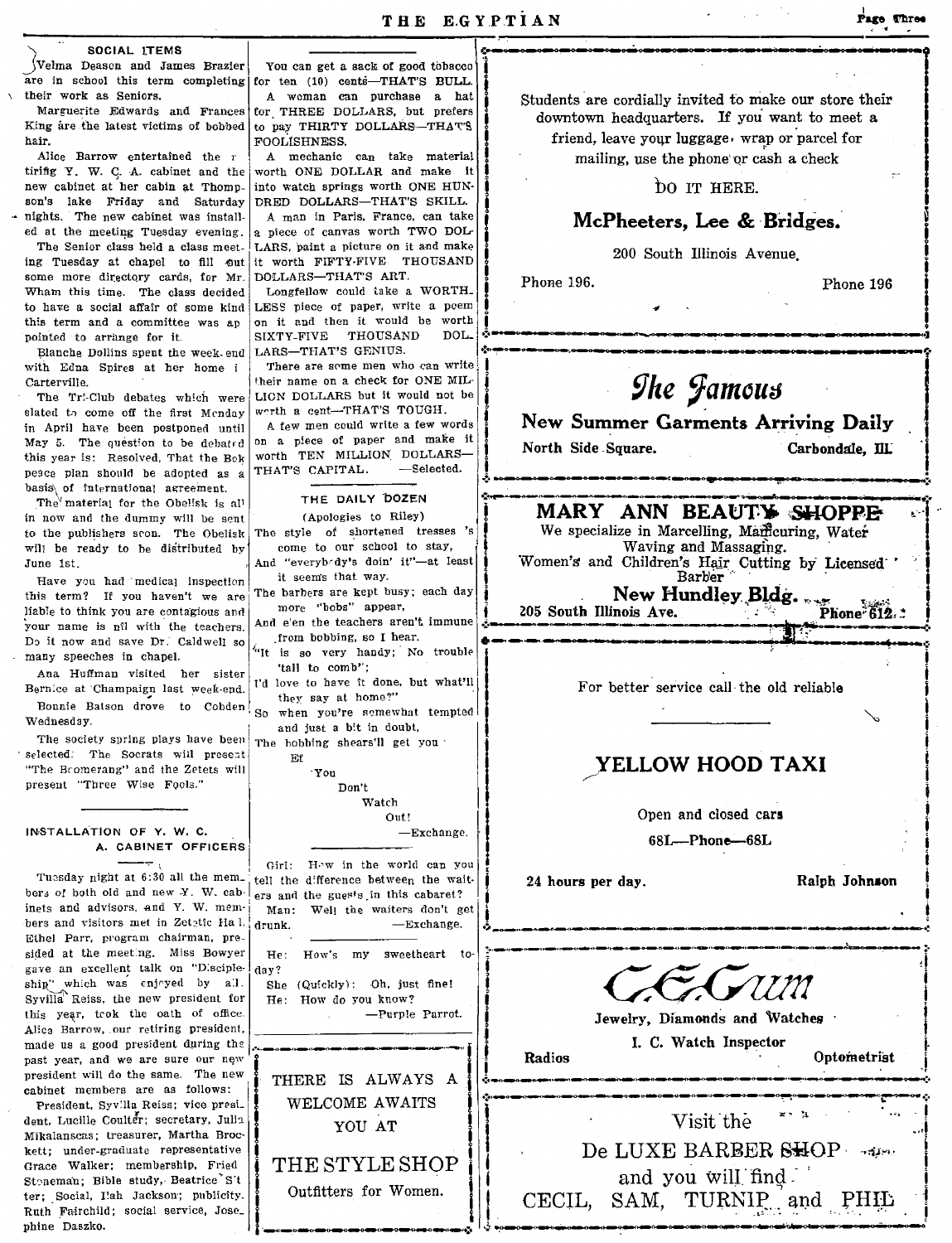

| Chamer | Illinois<br>College Press                                              | Member |
|--------|------------------------------------------------------------------------|--------|
| v.     | Association                                                            |        |
|        | Published every week during the Collegiate year by the students of the |        |

Southern Illinois State University, Carbondale, Ill.

Entered as second class matter at the Carbondale Post Office under the act of March 3, 1879.

| <b>Office</b><br>Main Building, Room 16<br><b>EGYPTIAN STAFF</b><br>Editor-in-chief            | Telephone<br>University Exchange No. 17<br><b>EGYPTIAN BOARD</b><br><b>Business Manager</b>                                                                                                          | failures on a ballast of cheap alibis.                                                                                                                                                                                                                                                                         | $\mu$ and $\mu$ and $\mu$ are $\mu$ are $\mu$ and $\mu$ and $\mu$ and $\mu$ and $\mu$ and $\mu$<br>rough spots of our daily life and of the road to accomplishment<br>are lined with whining, winking, whispering alibis that tempt<br>and beckon to the path of ease and least resistance paved with         |
|------------------------------------------------------------------------------------------------|------------------------------------------------------------------------------------------------------------------------------------------------------------------------------------------------------|----------------------------------------------------------------------------------------------------------------------------------------------------------------------------------------------------------------------------------------------------------------------------------------------------------------|---------------------------------------------------------------------------------------------------------------------------------------------------------------------------------------------------------------------------------------------------------------------------------------------------------------|
| J. Lester Buford '24<br>Associate EditorW. J. Zahnow '23                                       | Russell Clemens '24.<br>Charles Neely '24                                                                                                                                                            | ON BEHALF OF THE POSTOFFICE                                                                                                                                                                                                                                                                                    | STRUT AND FRET                                                                                                                                                                                                                                                                                                |
| Organization EdVirginia Neftzger '24<br>Margaret Fox '26<br>Humor Editors<br>Bertie Brooks '25 | Adv. Managers<br>Robert Busbee '25<br>College  Van Brown '25<br>Athletic EditorMerie Crawford '24 Normal  James Blair '25                                                                            | The burden of discussion in the<br>newspapers today is how to send<br>your mail. So much is being said<br>about mailing early, mailing in time,<br>holding your mail till tomorrow, put.<br>ting your return address on your<br>envelope, blaming yourself instead of<br>the postman, that the public is actu- | Members of Strut and Fret were<br>delightfully entertained last Thurs-<br>day evening at their regular meet-<br>ing by listening to a musical given<br>by Miss Zelle Keaster. Miss Keas_<br>ter was the house guest of Mrs. Col-<br>lard, former president of Strut and<br>Fret, and has just returned from a |
| Ethel Parr '24<br>Social Editors.<br>Pearl White '94                                           |                                                                                                                                                                                                      |                                                                                                                                                                                                                                                                                                                |                                                                                                                                                                                                                                                                                                               |
|                                                                                                | Feature E., D. Ransom <b>Cherrets</b> '23   Academy  Eliot Pierce, '27<br>Exchange EditorHenry Markus '24   Academy  Walter Lay, '28<br>Cartoonist Pauline Gregory '24   Academy   George Brown, '29 | ally beginning to believe that what<br>the postoffice is driving at is that<br>more care should be used in mailing<br>letters.                                                                                                                                                                                 | year's study in Paris.' She delighted<br>her audience with several French and<br>English songs.<br>Patronize our advoutiness                                                                                                                                                                                  |



## ALIBIS

A few days ago we read one of the many stories that attempt to establish an alibi for Napoleon's defeat at Waterloo. In sub- ~tance the story is as follows:

A guide at Waterloo was approached by an old man and his servant who asked to be shown over the famous battlefield.

The guide made the usual rounds telling the stereotyped story and commenting severely on the conduct of Marshal Grouchy, whose behavior on that memorable day caused Napoleon'&' downfall.

At last the stranger—who was no other than Marshal Grouchy himself-agitated as he recalled that the means of changing the current of the fight had been in his own hands, tearfully said, "Grouchy, received no orders."

Reading this story led us to the conclusion that our failures are usually barricaded with alibis, most of them cheap. Decidedly cheap when we compare them with possible alibis that might have been legitimately offered by others, but were not.

Homer might have squatted in the dust at the gates of any  $\sum_{\text{Don't}}$  write anything you will be cf the seven cities that contended for the honor of being his sorry for. This ought to cut the carbirthplace. The rich would have to sed him gold in scorn and  $\frac{\text{surf}}{\text{rier's load in half.}}$ at the same time have stifled the inspiration for the Odyssey. The storm in the one you are writ-<br>Like Milton. this great poet had the best of alibis. He was If you hate the one you are writblind. Ing to just put a few crosses at the blind.

Demosthenes, greattest of all orators, might have lived a life how cross you are.<br>
ease. Had he failed, a triple althi could have been offered. oi ease. Had he failed, a triple alibi could have been offered a harsh, unmusical, stuttering voice, weak lungs and awkward Why is it, that some men named  $\begin{bmatrix} \cdot & \cdot & \cdot \\ \cdot & \cdot & \cdot \\ \cdot & \cdot & \cdot & \cdot \end{bmatrix}$ 

The Solution of his life in an insane asylum and the remainder of it as a as William are known as B.D., while and the CANDY contract of the same are known as B.D., while the same Land contract of the same contract of the s

clerk and caring for his periodically demented sister. Here 'would have been an alibi.

Lord Byron, who immortalized Leander, duplicated his hero's feat, although he Was club-footed.

So we might go on with many illustrations. from Julius Ceas ar, the epileptic, to Senator Gore. Alibis? Plenty of them! But never used!

Alibis are as old as the world. Fifty thousand years ago the Neanderthal man no doubt offered one after an all night orgy. Eve manufactured one and Adam followed in her footsteps then reproached for eating of the "tree of knowledge of good and evil."

Age has only made the alibi better and now more substantial. In this respect it is like the violin and Burgundy. The rough spots of our daily life and of the road to accomplishment are lined with whining, winking, whispering alibis that tempt and beckon to the path of ease and least resistance paved with failures on a ballas't of cheap alibis.

## ON BEHALF OF THE POSTOFFICE STRUT AND FRET

In addition to the rules issued by

you seal the envelope.

rather than cancelled ones.

neighbor, divide' it up.

heart. Use a pen.

Do not open a letter that is not addressed to you, unless you are sure you can seal it again without detec-

If YOU receive more mail than your

Never wr'te a letter with an angry

It is bad taste to typewrite a let ter unless you know how to use tbe

bottom of the letter. That will show

alarm box.

tion.

the postoffice there are a great many other rules that should be followed<br>by the careful letter writer. With In addition to the rules issued by  $\begin{array}{|c|c|c|c|c|}\n\hline\n\text{the postofifice there are a great many other rules that should be followed by the careful letter writer. With the idea of assigning in making the\n\end{array}$ the idea of assisting in making the the idea of assisting in making the department more human we offer the following bits of advice: following bits of advice:<br>Always inclose semething before Always sign your own name to your letter. Do not drop your letter in the fire It is preferable to affix new stamps Do not write letters to two or more sweethearts at the same time. You are liable to put them in the wrong  $\begin{bmatrix} 1 \end{bmatrix}$ 

# SHE LIKES CANDY

Take her a dainty, inviting box of our candy. She is sure to ap preciate both it and your good taste.

And she likes OUR candy-well, mainly because it's pretty fine candy; excellent quality, alway deliciously fresh, with a wide as Let unless you know now to use the  $\int_{0}^{x}$  sortment to please the most capricious fancy.

> We have everything from the most delicate bon-bons and rich chocolates to assorted hard candies, certain to please the most particular.

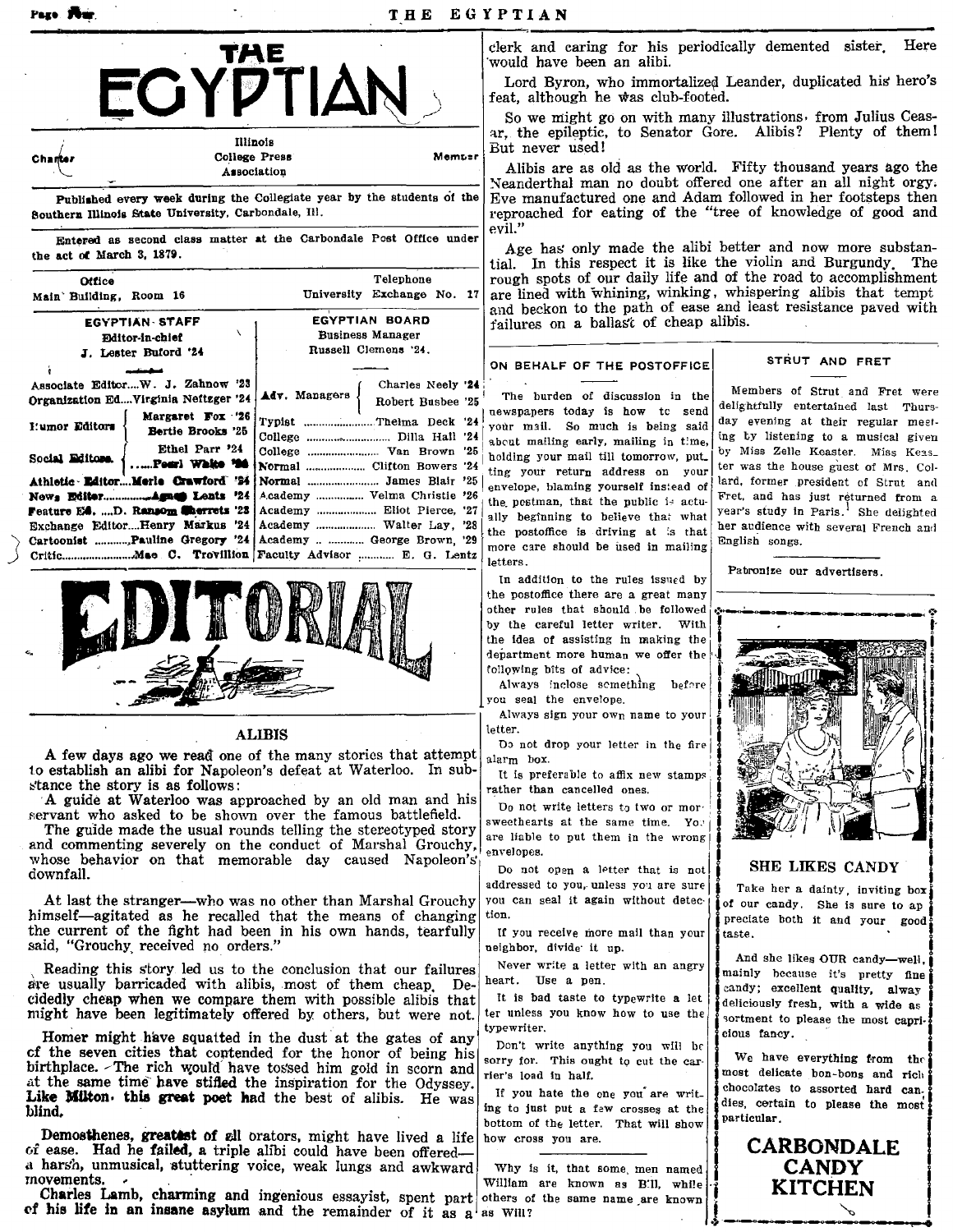## TH EOD9RE ROOSEVELT'S LET- TERS TO HIS CHILDREN

January 18, 1901. When we read this letter of Roosevelt's to his little daugher Ethel--<br>one out of many of his charming, inone out of many of his charming, in- rules, codes, regulations, orders, deterministic reasonable reasonable reasonable reasonable reasonable reasonable reasonable reasonable reasonable reasonable reasonable reasonable rea teresting letters--we cannot doubt crees, dictums and facts (whatever<br>that Roosevelt's letters should be that means). All girls who spoon that Roosevelt's letters should be that means). All girls who spoon included in this series of famous let-<br>spec commanded to obey these Re-Included in this series of famous let- are commanded to obey these Reters of history:

> Keystone Ranch, Jan. 18, 1901.

### Darling Ethel:

I have had great fun. Most of the  $|$  fellow if he looks too strange.<br>in neither you nor mother nor sis **2** Never walk on the outside of trip neither you nor mother nor sis\_<br>ter would enjoy; but you would all of you be immensely amused with he keeps his change.<br>the dogs. There are eleven all told. <br>  $\frac{1}{2}$  De not sit with the dogs. There are eleven all told,  $\begin{bmatrix} 3 \\ 0 \end{bmatrix}$  Do not sit with your fellow on but really only eight do much hunting. but really only eight do much hunting.  $\begin{bmatrix} a \\ h \end{bmatrix}$  park bench unless you are sure These eight are all scarred with the  $\begin{bmatrix} h_{n+1} & h_{n+1} \\ h_{n+1} & h_{n+1} \end{bmatrix}$  from will stand behind you wounds theY have received this very week In battling with the cougars and lynxes, and they are always threatening to fight one another; but they are as affectionate toward men ..{~nd especially toward me, as I pet them) as our own home dogs. At this moment a large hound and  $a \begin{bmatrix} square \\ three \end{bmatrix}$ small half-breed bull-dog, both  $o^e$  preferred.<br>which were quite hadly wounded this 7. Don't make love. It will come which were quite badly wounded this  $\begin{bmatrix} 7. & D \\ m \end{bmatrix}$  morning by a conger are showing in time. morning by a cougar, are shoving their noses into my lap to be petted. 8. Do not sit out by Lake Ridge. and humming defiance to one an- $\left[\right]$  way on a moonlight n'ght, if benches other. They are on excellent terms are near. Auyway the night watchother. They are on excellent terms are near. Anyway the night watch the ranch cat and kittens. The man will ask you to "move on." with the ranch cat and kittens. The three chief fighting dogs, who do not  $\begin{vmatrix} 9. & \text{Never hold a man's hand, un-} \\ \text{follow the trail. are the most affect } \text{less the other card players are agree-} \end{vmatrix}$ follow the trail, are the most affec  $\begin{vmatrix} \text{less} \\ \text{ab} \end{vmatrix}$  then the state of all, and, moreover, they able. tollow the trail, are the most affected the other card players are agreed the concentration of the contentration of the card players are agreed the concentration of the contentration of  $\frac{1}{2}$  and, moreover, they able. climh trees! Yesterday we got a 10. Never sit in the parlor with big lynx in the top of a pinon tree.  $\frac{1}{10}$  is light turned on the initial attract big lynx in the top of a pinon tree- the light turned on-it might attract a low spreading kind of pine-about mosquitees. thirty feet tall. Turk, the bloed· turry reet tall. Turk, the blocd.<br>hound, followed him up, and after the same he super to provide with much sprawling actually get to the chaperone be sure to provide with very top. within a couple of feet of  $\lim_{\text{chief.}}$ him. Then, when the lynx was shot the tree, when the type was short  $\begin{bmatrix} 12. & B$ e considerate enough not to our of the tree, Turk, after a short let anyone hug you without being scramble, took a header down through  $\begin{vmatrix} \text{let} \\ \text{sure} \end{vmatrix}$  without being the branches, landing with a bounce  $\begin{bmatrix} \text{sur} & \text{sur} \\ 13 & \text{Do not} \end{bmatrix}$  and  $\begin{bmatrix} \text{sur} \\ \text{un} \\ \text{un} \end{bmatrix}$  and  $\begin{bmatrix} \text{sur} \\ \text{un} \\ \text{un} \end{bmatrix}$  and  $\begin{bmatrix} \text{sur} \\ \text{un} \\ \text{un} \\ \text{un} \end{bmatrix}$ on his back. Tony, one of the half  $\vert$  13. Do not ride in an automobile<br>bread bull does takes such bondors with a stranger if an airship is at breed bull-dogs, takes such headers with an average at least ance for averwhend. on an average at least once for every hand.<br>animal we put up a tree. We have 14. Abide by all these rules. animal we put up a tree. We have n'ce dittle horses which climb the 15. Don't walk about the campus imagine. Get mother to show you<br>some of Gustave Dore's trees; the trees on these mountains look just "Other republics have failed be-<br>like them,  $\frac{d}{dx}$  cause the citizens gradually grew to imagine. Get mother to show you building without trying them out.<br>
some of Gustave Dore's trees; the<br>
trees on these mountains look just<br>
like them.<br>
Since the class cause the citizens gradually grew to<br>
consider the inter

Comin' thru the hall. Gin a body halt a body Need a body pall.

Illra lassie has her laddie, Ane so braw hae I. But when we visit in the halls We do so on the sly.

Nae safe theY say to visit there, And yet we sometimes try. Till black locks the "maister" comes And then we hae to fly.

REVISED LAWS FOR SPOONERS

Spring has arrived and we hereby issue our only authentic and authori\_ tatlve "Revised Laws For spooners:' These laws supercede all other laws, vised Laws under penalty of being ducked In the fountain, Lake Ridge- 'way, Big Muddy river or Thompson's Lake. Heed ye:

1. Never go out with a strange fellow if he looks too strange.

a fellow unless that's the side where

that the Cops will stand behind you 4. Do not go out on the campuand sit on the grass unless it's dry.

You might catch cold. 5. Don't let any man put his arm"

around you. One arm is enough. 6. Do not kiss on the public

square. The mouth is much to be

an escort so she won't get into mis

most extraordinary places you can and pass by the windows of the Main imagine. Get mother to show you building without trying them out.

consider the ihterests of the class LET'S ALL SING IN SYMPATHY against the whole; for, when such whether the poor plundered the rich or the  $G$ in a body meet a body,  $\begin{bmatrix} \text{etc.} \\ \text{rich.} \end{bmatrix}$  exploited the poor; in either case the end of the republic was at hand. We are resolute not to fall into such a pit. This great republic of ours shall never become the government of a plutocracy and it shall never become the government of a mob."-Theodore Roosevelt.

> HIGHER' EDUCATION IN CHAPEL Fresh: "1 wish he would speak louder. 1 can't hear." Soph: "Well, thank God and shut up."



# FINEST QUALITY SILK HOSIERY

To those who require the very best of hosiery, we recommend our Gordon grade. They' are woven from finest silk, full fashion, re-enforced at heel, toe, sole and top. In black, white and a complete range of colors and shades and at all prices.

# JOHNSON, VANCIL. TAYLOR co.

# POWDER BLUES

The New Color in Young Men's Clothes. Made by

SOCIETY BRAND

for Young Men.

# \$45.00, \$50'00, \$55.00 and \$60.00

# BOSTONIAN SHOES

in all the new styles

\$7.50, \$8.00, \$8.50, \$9.00

J. A. Patterson & Q.

**·-0** 

i<br>International<br>International

Indiana and Indian American American American American American American American American American American A<br>Indian American American American American American American American American American American American Amer

o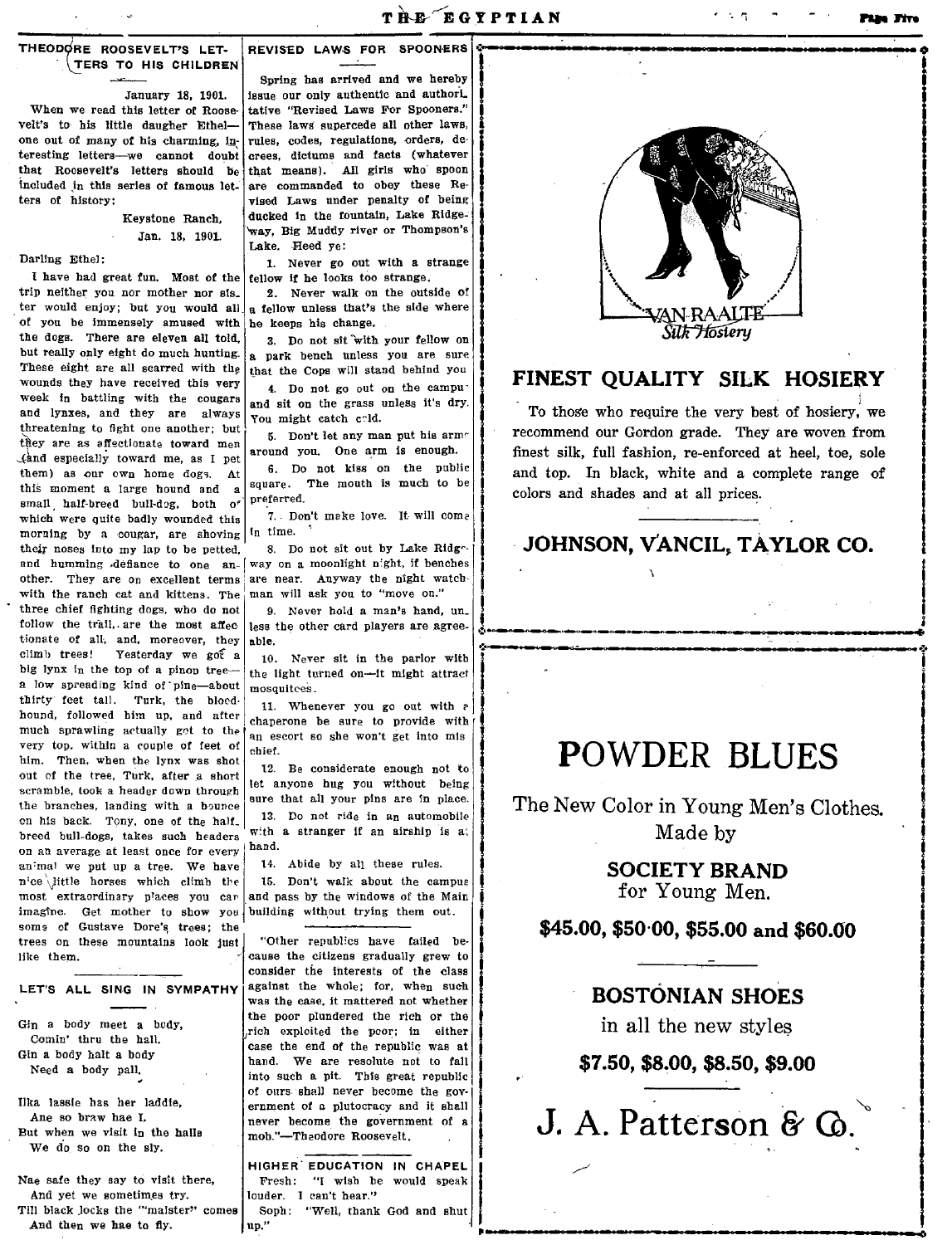| ۹.<br><b>THE EGYPTIAN</b><br>Page Six :                                                                                                                                                                                                                                                                                                                                                                                       |                                                                                                                                                                                                                                                                               |                                                                                                                                                                                                                                                                                                                                                                                                         |  |  |
|-------------------------------------------------------------------------------------------------------------------------------------------------------------------------------------------------------------------------------------------------------------------------------------------------------------------------------------------------------------------------------------------------------------------------------|-------------------------------------------------------------------------------------------------------------------------------------------------------------------------------------------------------------------------------------------------------------------------------|---------------------------------------------------------------------------------------------------------------------------------------------------------------------------------------------------------------------------------------------------------------------------------------------------------------------------------------------------------------------------------------------------------|--|--|
| SOCRATIC SOCIETY<br><b>WELCOMES YOU</b><br>"When clouds have vanished and<br>skies are blue." perhaps then it will<br>be that every one will brighten up<br>and feel more like entering into the<br>various activities of the school and<br>helping to build up some of our 'or-                                                                                                                                              | TO OUR EGYPTIAN<br>We are coming, dear Egyptian,<br>We'll be one thousand strong.<br>Whene'er we know you need our aid<br>We'll always come along,<br>And bring our mite and lay it down;<br>So glad to do it, too,                                                           | a share in the fee. Nevertheless, the It is the steady drain during<br>the<br>compulsory fee for the Egyptian and term. And besides, many here are<br>receiving free tuition!<br>athletics went over with a big ma-<br>So why not have the compulsory<br>iority.<br>fee and make it easier on all of us?<br>The cost at first is not what hurts,<br>A JUNIOR.<br>that is, at the beginning of the term: |  |  |
| ganizations.                                                                                                                                                                                                                                                                                                                                                                                                                  | Just trusting that the' small it be,<br>'Twill be of use to you.                                                                                                                                                                                                              | SETTLEMOIR SHOE HOSPITAL                                                                                                                                                                                                                                                                                                                                                                                |  |  |
| The long, dark, gloomy days we<br>have had all winter have been enough<br>to sour the faces as well as the cream<br>in the churn. We are hoping the<br>weather man will see fit to relieve                                                                                                                                                                                                                                    | It may be we have careless been<br>To give the help we could.<br>But now we'll try to make it up<br>And support you as we should.                                                                                                                                             | Sewed Soles and Rubber Heels.<br>Shoes Dyed Cleaned and Shined,<br>Across in front of postoffice<br>Phone 252-Y                                                                                                                                                                                                                                                                                         |  |  |
| us of so much gloomy weather and<br>give to us a bit of sunshine so that                                                                                                                                                                                                                                                                                                                                                      | We'd sadly miss you should you cease<br>Each week to reappear.                                                                                                                                                                                                                |                                                                                                                                                                                                                                                                                                                                                                                                         |  |  |
| we may catch a gleam of it in our<br>own hearts and lives and holding it<br>there disseminate it as we go.<br>Springtime is the time when ev-<br>erything takes on new life and we<br>are hoping to add new life to the So-<br>cratic Society and make it even bet-<br>ter than it has been heretofore. "In<br>the spring a young man's fancy<br>lightly turns to thoughts of love,"<br>may be true, but surely that will not | And many who still welcome you<br>Are scattered far and near.<br>We want to keep you through the<br>years<br>To bring a word of cheer.<br>Each week, to us, who love so well,<br>Our Alma Mater dear.<br>So here's our pledge to help you<br>on;<br>To show we still are true | THE JOHNSON BEAUTY SHOP<br>Scalp Treatment-Marcelling-Hair Dressing<br>Fac.al Massage-Manicuring-Shampooing<br>Ladies and Children Hair Bobbing.<br>For Appointments<br>Call 279Y<br>2071% Illinois Ave.<br>Over Winter's Store.                                                                                                                                                                        |  |  |
| crowd out other worth while things.<br>Some of our old alumni will bear<br>witness to the fact that Socratic<br>Society has been an "aid" rather<br>than an evening to Dan Cupid, so<br>"come on in, the society's fine" and<br>she bids you welcome to her meet.<br>ings and into her membership. We<br>need you and you need us. We can<br>be of mutual benefit to each other.                                              | To you, thru' you, we'll always boost<br>Our own S. I. N. U.<br>R. B. P.<br>THE COMPULSORY<br>FEE-WHY NOT?<br>A compulsory fee of \$2.00 per term<br>could be made to take care of the<br>football, basketball and baseball sea-                                              | THE WOLF SHOE CO<br>JUST SHOES and HOSIERY.<br>WHERE PRICES ARE RIGHT.<br>104 W. Jackson St.<br>NORTH SIDE SQUARE.<br>104 W. JACKSON ST.                                                                                                                                                                                                                                                                |  |  |
| POEMS WORTH REMEMBERING                                                                                                                                                                                                                                                                                                                                                                                                       | sons. It could include the Egyptian,                                                                                                                                                                                                                                          |                                                                                                                                                                                                                                                                                                                                                                                                         |  |  |

We are in business to supply your wants. Make<br>when the oldest colors have faded, these activities are the ones not re-<br>and the required of the support of the students of the students are the ones not re-<br> $\begin{bmatrix} 1 & 0 \\ 0 &$ and the youngest critic has died. these activities are the ones not re-, our store your headquarters. If we do not have what  $\frac{1}{2}$  our store your headquarters. If we do not have what  $\frac{1}{2}$  and the will get it. hen the oldest colors have faded,  $\begin{bmatrix} \text{dist} & \text{weeK.} & \text{the students} & \text{theed the second line} \\ \text{and the youngest critic has' died.} \\ \text{the shall rest, and, faith, we shall  
need it—lie down for an aeon or  
two.} \end{bmatrix}$  eshall  $\begin{bmatrix} \text{the use activities are the ones not re-} \\ \text{defving them.} & \text{It could cover plays} \\ \text{given as a school enterprise and fur-} \\ \text{with additional entertainment.} \end{bmatrix}$ . We are in business to



and no one shall work for fame;

And no one shall work for money,

L'ENVOI Rudyard Kipiing K,

sons. It could include the Egyptian, the Obelisk and a good many of the pictures taken fcr the latter. Such a fee would have made unnecessary<br>the embarrassment and discourage-When earth's last picture is pointed. the embarrassment and discourage-<br>and the tubes are twisted and direct. The students are ding  $\sum_{\text{max}}$   $\sum_{\text{max}}$  or  $\sum_{\text{max}}$   $\sum_{\text{max}}$   $\sum_{\text{max}}$   $\sum_{\text{max}}$   $\sum_{\text{max}}$   $\sum_{\text{max}}$ When earth's last picture is pointed.<br>
when earth's last week and the tubes are twisted and dried.<br>
when the oldest colors have faded,<br>
we are in business to supply your wants. Make<br>
we shall rest, and, faith, we shall cel

Till the Master of All Good Work-<br>
The objections to it? Examine |<br>
them one at a time. First, the po^ter Rrothers state and the state is can't afford it. Yet nearly And those that were good will be every one of these poorer students happy; they shall sit in a golden pay more than six dellars a year for pay more than six d 'Hars a year for hair; . some of the items above mentioned.<br>They shall splash at a ten-league I have talked with some of them and They shall splash at a ten\_league I have talked with snme of them and i I canvas with brushes of comets' know. Secpndly, some claim that the .:.~~~.----->-"-.-.-.---~~I->-" \_\_\_\_ , ... They shall splash at a ten.league I have talked with some of them and canvas with brushes of comets' know. Secondly, some claim that the second second second interval that is to draw and loyalty, their pep and attend- I . They shall find real saints to draw and loyalty, their pep and attend-<br>from-Magdalene, Peter and Panl; ance, if you please, to the athletic<br>They shall work for an age at a sit. activities. How much support has They shall find real saints to draw and loyalty, their pep and attend-<br>from—Magdalene, Peter and Pani; ance, if you please, to the athletic<br>They shall work for an age at a sit\_dactivities. How much support has I I I I I I and only the Master shall blame; who came, and the Association would at each for the joy of working, and had a ticket from the first to all the each, in his separate star, each, in his separate star, games, etc., that I should have at Shall draw the Thing as he sees It tended many more than I did—nearly hall draw the Thing as he sees It tended many more than I did—nearly for the God of Things as They Are! everyone and should have boosted

Those cats they are letting out of almost put over the compulsory idea the bag in Washington seem to be when a member of the Egyptian staff<br>wildcats.—Nashville Banner.<br>talked against the Obeliak recolving talked against the Obelisk receiving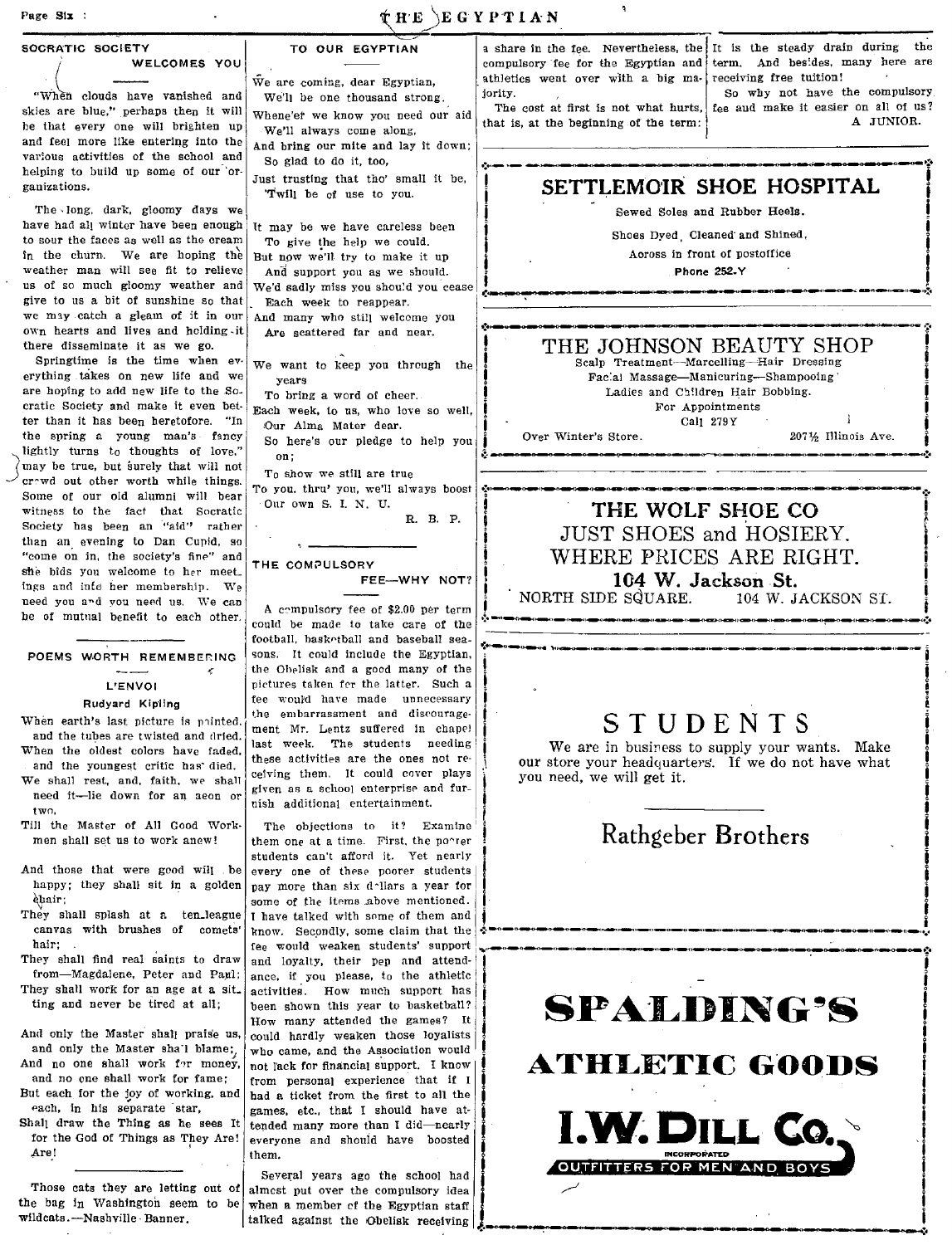If the chief product of the second hour Advanced Geography class is dates."<br>Why eight certain people meet ev-

ery noon in front of the auditorium? Why Kirby Lawlis and Paul Cox don't loaf in the Janitor's office any

lessons or why is he a constant visi- exerce is that some are disguised of Southern Illinois' larger high out<br>tor over at Swains? schools were represented in the con-

Why we didn't realize there were plex of all arts. It requires science so many singers and dancers in school containing commonsons folly here

What has happened to Roy "Cob\_  $\begin{vmatrix} 0 & 0 & 0 \\ 0 & 0 & 0 \\ 0 & 0 & 0 \end{vmatrix}$  when  $\begin{vmatrix} 0 & 0 & 0 \\ 0 & 0 & 0 \\ 0 & 0 & 0 \end{vmatrix}$  are penmanship tests as graded by steaks.

who Mabel Prociss and Helen Pee- frightened to death and if you dcn't typing division went to Helen Toler and division went to Helen Toler So long as the solong as the so long as the so long as it is assumed to get out to

Whom Lelia Gardner picks on now? are a brute.

date? ., you can't believe she has a&y heart

Egyptian to make this suggestio" seen with a wallflower. valuable?

Why they play the same fantasia every day the sixth hour above the library?

When Tom Stewart will become a great drator?

Why K. L. Pyatt blushed at the hosiery display at the Basketball game with Sparks Wednesday night?

baby stare and tasty get up is, that was seen with Eugene Armentrout a the basketball game Wednesday night . 'Why some girls kiss their thumbs

when they stump their toe.

tween classes on the second flcor? A Junior's head is full ct love,

What Frank Height uses on  $\overline{h}$  The love you get at college: hair? A seniors' head is full of brains,

Why Lydia Davis and Ellis Crand! enjoyed the Agora banquet so much?

WEE WUNDER WOMEN-AN ESSAY  $(By a)$  mere man.) Selected

> Women are what men marry. They<br>have two feet. two hands, and somehave two feet, two hands, and-some- contest held by the Business Depart-<br>times two husbands, but never more ment of the Southern Illinois Normal

more of the same material, the only diff the convention, here March 27 and If the only diff the only diff the only diff the same material, the only diff  $\begin{bmatrix} 28 \\ 28 \end{bmatrix}$  , was a complete success. Eighteen If Charles Neely is taking violin terence is that some are disguised 28, was a complete success. Eighteen will believe anything he hears from

who erjoy "ice cream sodies." | three classes, intelligent, beautiful or Better attendance, greater interest | married and irre mappy occurrence why Joe Thomas is taking dancing to the majority. They may also be and greate lessons at Anna, Il. (classed as belonging to one of thes completely proved their red and moves for the best.<br>Why Carl Smith always groans when three classes, wives widows, or aid worth. Contest Manager T. L. Bry. Girls w r. Colyer calls on him to recite? maids. An old maid is a picture of ant, head of the University Commer- dancing, commonly lead to Windows Says, hope deferred. Wives are of three eight Department, is already formulat. Why Kenneth Pyatt always says, hope deferred. Wives are of three cial Department, is already formulat bands a merry dance later.<br>"Well, I might do it—maybe." classes, prizes, surprises, and consola- ing plans and boosting Well, I might do it-maybe." classes, prizes, surprises, and consola-  $\frac{1}{2}$  ing plans and boosting for an even How you enjoyed the Mikado? tion prizes.

pratt?<br>Why we didu't realize there were one of the highest and the most com\_| typing and shorthand, there were allowed to live. so many singers and dancers in schoo' sculpture, commonsense, faith, hope. contest winners. A complete report a vacant mind.<br>until we saw the Mikado? and charity, especially charity.  $\begin{array}{|l|l|} \hline \end{array}$  of the contest follows: Things that can't be done--rar

den" Clark? It is one of the psychological mar-  $\begin{bmatrix} 1 & 1 & 1 \\ 1 & 1 & 1 \end{bmatrix}$  the A. N. Palmer Company, Chicago, A boy doesn't "grow into man-Hew Delliah Jolly worked all h vels of the twentieth century that  $\epsilon$  rhe A. N. Palmer Company, Chicago, A boy doesn't "grow" algebra? big, red-blooded, two-disted, he-man, awarded first place to West Frank-Honorable mentlon was accorded the I violet\_scented, drug store complexion- $\hat{M}_{\text{heat}}$  Weenie Kerley does the ed thing like a woman. BentOn, Murphysboro, Herrin, Me<sup>.</sup> The only persons who change their

fourth hour?<br>Who Mabel Prociss and Helen Pee-<br>No Mabel Prociss and Helen Pee-<br>frightened to death and if you den't strate and the First Year minds are those that have them.

school teacher?  $\begin{array}{c|c} \text{If you believe all she tells you, sh-1} \end{array}$ <br>If you believe all she tells you, sh-If Virgil Beadle and Pearl Hall are will make a fool of you. If you don't still kidding each other? believe all she tells you, she says you first award in the Second Year divi. How do you feel about this column?

If Neal Morgan 's bashful? If she is the clinging type, yo Why Troy Stearns is so noisy?  $\leq$  can't believe she has any brains. If Why Sylvie Donohoe won't have a she is the modern independent type Helen Armes of Johnston City, and Third place in this division went to the sylvie Donohoe won't have a she is the modern independent type the intervent of What Anthony Hall girl Henry  $M$  If she is of the intellectual type you<br>we will be talking to next? long for a playmate, and if she is friv.

Gesh.ding women anyhow!

### A SMILE

There are meters trochaic, And meters iambic, And meters of musical tone. But tbe meter That's neater, and sweeter, Completer, Who the tasty number with the  $\begin{bmatrix} 1s & to & meet'er & in & the & moment \end{bmatrix}$  to meet'er in the moonlight the tasty get up to the the tast done. - Daily Northwe -Daily Northwestern A Freshman's head is full of air, Of air so hot and breezy; A Sophomore's head Is ,full of

Why the corridor is so vacant, be.  $\left| \int_{\Omega}$  naught, where life easy."

A greater amount of knowledge,

-Willamette Collegian.

 $\sum_{i=1}^{n}$ i<br>I

## RESULTS OF COM- THE WAY WE FEEL ABOUT IT MERCIAL CONTEST

CARBONDALE, Ill.-The a second<br>Annual Interscholastic Commercial Like cigarettes, women are all made Southern Hilnois Teachers' Associa- out.<br>I the same material, the only dif tion convention, here March 27 and If you believe all you hear, nobody or over at Swains?<br>If Pauline Harper likes little boys, Women belong to one of these tests.

Benton, Murphysboro, Herrin, Metropolls and Calro.

de goes car riding with?<br>
Why Robert isn't seen on the cam-<br>
you make love to her she gets tired of marriage as to get into it, foo:s<br>
you make love to her she gets tired  $\begin{bmatrix} 0 & \text{Mounds} & \text{Mounds} \\ \text{Mink} & \text{Mink} & \text{Mink} \end{bmatrix}$ Who Mabel Prociss and Helen Pee-<br>
e goes car riding with!<br>
Why Robert isn't seen on the cam-<br>
you make love to her she gets tired  $\begin{array}{|l|l|l|}\n\hline\n\end{array}$  of Mounds, who wrote an average of will continue to gamble with i pus lately?  $\frac{1}{2}$  of you in the end, and if you likes love to the second and the pus lately? The ISS.45 2-3 words per minute, errors well because to be in the pus lately? The second and third places unce I of you in t make love to her she gets tired of in this division were won by  $\frac{1}{2}$  a sideshow a girl will never you in the beginning. If fessie Harris is really an old you in the beginning.  $\begin{array}{c|c}\n\hline\n\text{R} & \text{where} & \text{where} \\
\hline\n\text{R} & \text{where} & \text{where} \\
\text{global teacher?}\n\end{array}$ tively, both of Johnston City,  $\sqrt{ }$ 

> Lora Webb, Herrin, Ill., won the sion of the typewriting contests, with a net average of 69,20 words per minute. Second place was won by mark of 98 1-3 per cent accuracy.<br>Helen Armes of Johnston City, and Third place in this division went to Helen Armes of Johnston City, and Third place in this divisition that  $\frac{1}{\pi}$  and Third place went to Mary Hurst of Dorothy Fricke of Sparta. third place went to Mary Hurst of Cairo. Mary Whobre defeated Clara Hod\_

tion test, to win over Gladys De.

There should at no time be park-

ing on the campus. This is the time of year for the

repairing of old fence and the build. times two husbands, but never more ment of the Southern Illinois Normal  $\ln g$  of new ones. Some serve to keep University, in conjunction with the the cattle in, others to keep them.<br>Southern Illinois Teachers' Associations.

If Pauline Harper likes little boys, Women belong to one of these tests.<br>who erjoy "ice cream sodies." three classes, intelligent, beautiful or petter attendance, greater interest ward: a man thinks he may be married A girl knows she's going to be

How you enjoyed the Mikado? tion prizes.<br>
Why Rex Pratt is called Jack states of the Mike and the 1925. Of course, you're misunderstood, Why Rex Pratt is called Jack Making a wife out cf a woman is in the 1924 contest, in penmanship, which may account for your being Spratt?

Why Frank Rendleman looks s shou'd enjoy k'ssing a soft fluffy. fort and second place to Carbondale. Grand opera gets the praise, but<br>result in the movies get the money.

Any man in love looks foolish, be· cause he is.

Why we can't hear some faculty of the short of the is popular with  $\begin{bmatrix} 1 & 0 & 0 & 0 \\ 0 & \text{true} & 0 & 0 \\ 0 & \text{true} & 0 & 0 \\ 0 & \text{true} & 0 & 0 \\ 0 & \text{true} & 0 & 0 \\ 0 & \text{true} & 0 & 0 \\ 0 & 0 & 0 & 0 \\ 0 & 0 & 0 & 0 \\ 0 & 0 & 0 & 0 \\ 0 & 0 & 0 & 0 \\ 0 & 0 & 0 & 0 \\$ embers in chapel?<br>If enough faculty members read the state of the state men, you are schamed to be cent accuracy in a sixty word dicta. mark of 99 1-3 per cent accuracy. she is not, you are ashamed to be cent accuracy in a sixty word dicta- mark of 99 1-3 per cent accuracy. zonia of Murphysboro, who scored a close third with a mark of 97 11-12.

# WE ARE EQUIPPED TO SERVE THE WONDER. BONCILLA MASSAGE

## The World's Famous Clasmic: Facial Pack. Does these definite things for the face:

- 1. Cleans the complexion and' gives it color.
- 2\_ Removes blackheads' and pimples.
- 3\_ Closes enlarged pores.
- 4, Rebuilds drooping facial tissues\_
- 6. Makes the skin roft and velvety.

# THE De LUXE BARBER SHOP.